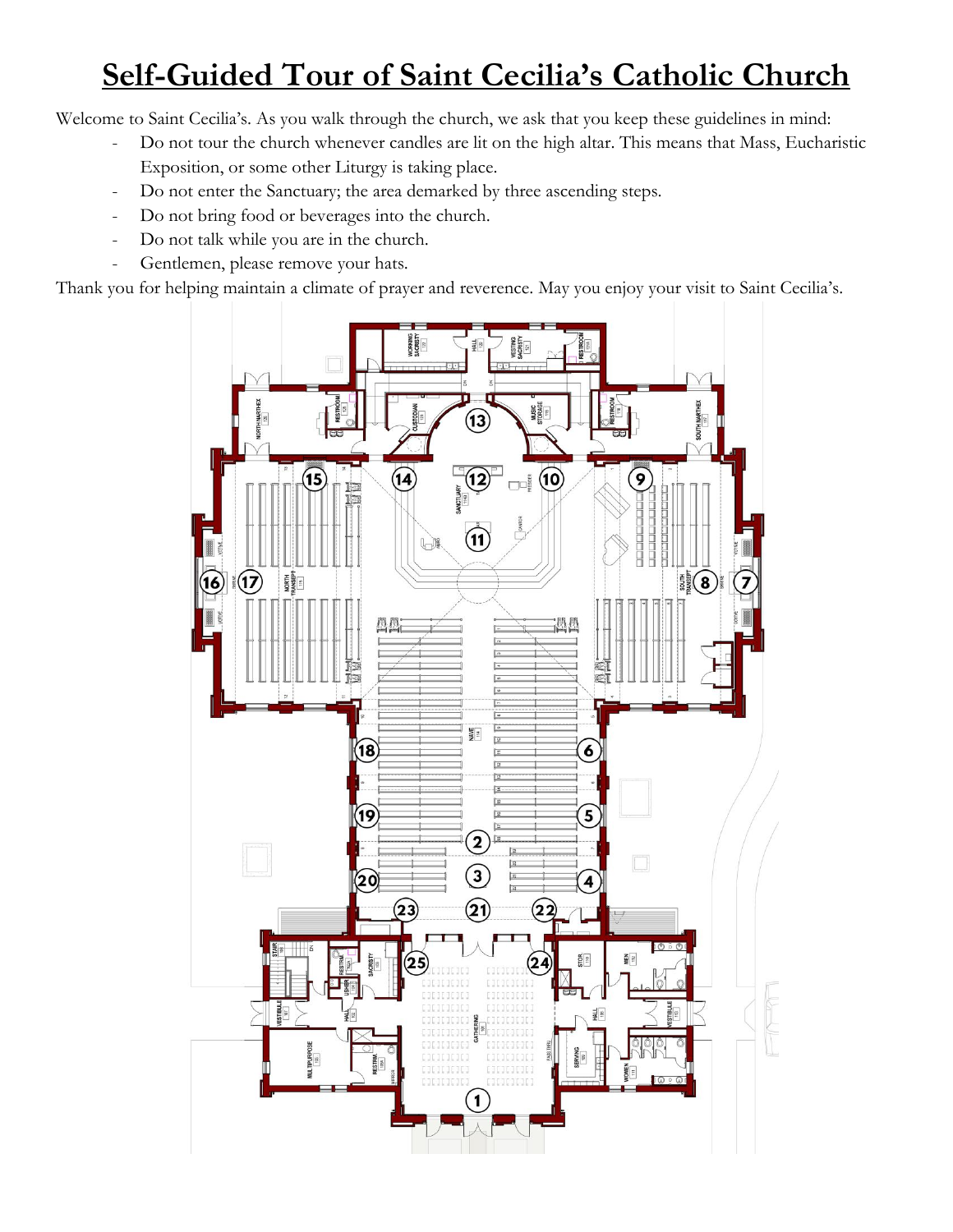## **Gathering Space**

1. **Stained Glass Window of Saint Cecilia –** in the center of the window is Saint Cecilia, the patroness of musicians, playing an organ. To emphasize this patronage, a harp also appears in the smaller window to the right. To the left one finds the crown and palm branches, symbolizing Saint Cecilia's death as a martyr. In the bottom center of the window is Saint Cecilia's Parish Crest. On the bottom right is a baptismal font, the Sacrament that initiates one's life in Christ. On the bottom left are a chalice, host, wheat, and grapes, symbolizing the Eucharist, the Sacrament that sustains one's life after Baptism.

## **Center Aisle**

- 2. **Baptismal Font** immediately upon entering the nave, one encounters the baptismal font. This placement, at the physical entrance to the church, recalls that one's spiritual entrance into the Church happens at Baptism.
- 3. **Paschal Candle**  except for during Lent, standing near the baptismal font is a large candle, the Paschal Candle. As one is buried with Christ in the death of Baptism, the Paschal Candle symbolizes rising to newness of life.

## **South Nave Wall**

- 4. **Stained Glass Window of Jesus Crowned with Thornes –** after Jesus was condemned to death and scourged, but before His crucifixion, the Roman soldiers weaved together a crown out of thorns and placed it on His head (Mt. 27:29). The crown of thorns was the summation of the soldiers' mockery; taking a symbol of royalty and majesty, a crown, and turning it into something painful and degrading.
- 5. **Stained Glass Window of St. Patrick** a 5<sup>th</sup> century bishop, St. Patrick is often referred to as the "Apostle of Ireland" because of his work of evangelization there. St. Patrick is frequently associated with the Celtic Cross (standing in the left background) and the shamrock (seen in his right hand), which he reputedly used to convert pagans to Christianity and to catechize them about the Trinity. In this scene, St. Patrick is depicted banishing the snakes, a metaphor for the serpent of paganism, from Ireland into the sea.
- 6. **Stained Glass Window of the Guardian Angels** the picture of innocence, two young children pick flowers as a guardian angel keeps watch. The window recalls the words of Christ in Matthew 18:10, when He speaks of the angels sent to help "little ones" avoid spiritual dangers and achieve salvation. Purely spiritual beings, angels are often depicted in human form with wings, although they do not have bodies.

## **South Transept**

- 7. **Stained Glass Window of Adam and Eve Banished from the Garden**  recalling the second account of creation from Genesis, Adam and Eve walk away in shame from the Garden of Eden following original sin and the fall of humanity, the snake that had tempted Eve still lingering at their feet. As this window vividly depicts, expelled from the garden, God stations a cherubim with a fiery sword to prevent their re-entry and the way to the tree of life.
- 8. **Shrine Altar of the Most Sacred Heart of Jesus** the Most Sacred Heart of Jesus, in a particular way, represents the great desire of Christ for man to be reconciled to God. One of the greatest treasures of Saint Cecilia's Parish is the reliquary (located between the statue of the Most Sacred Heart of Jesus and the altar) which contains two slivers of the Most Holy Cross upon which Jesus died. Before venerating the relic of the True Cross, it is customary to make a genuflection.
- 9. **Marian Image of Our Lady of Częstochowa –** this image, a replica of the original found at the Jasna Góra Monastery, is a heavily venerated depiction of Mary, most especially for the Polish people. The scratches on Our Lady's face are the result of early 15<sup>th</sup> century looters who, although they were unsuccessful at taking it, damaged the painting. The image gets its nickname "Black Madonna" from the soot residue which discolored the painting as a result of centuries of votive candles burned in front of it.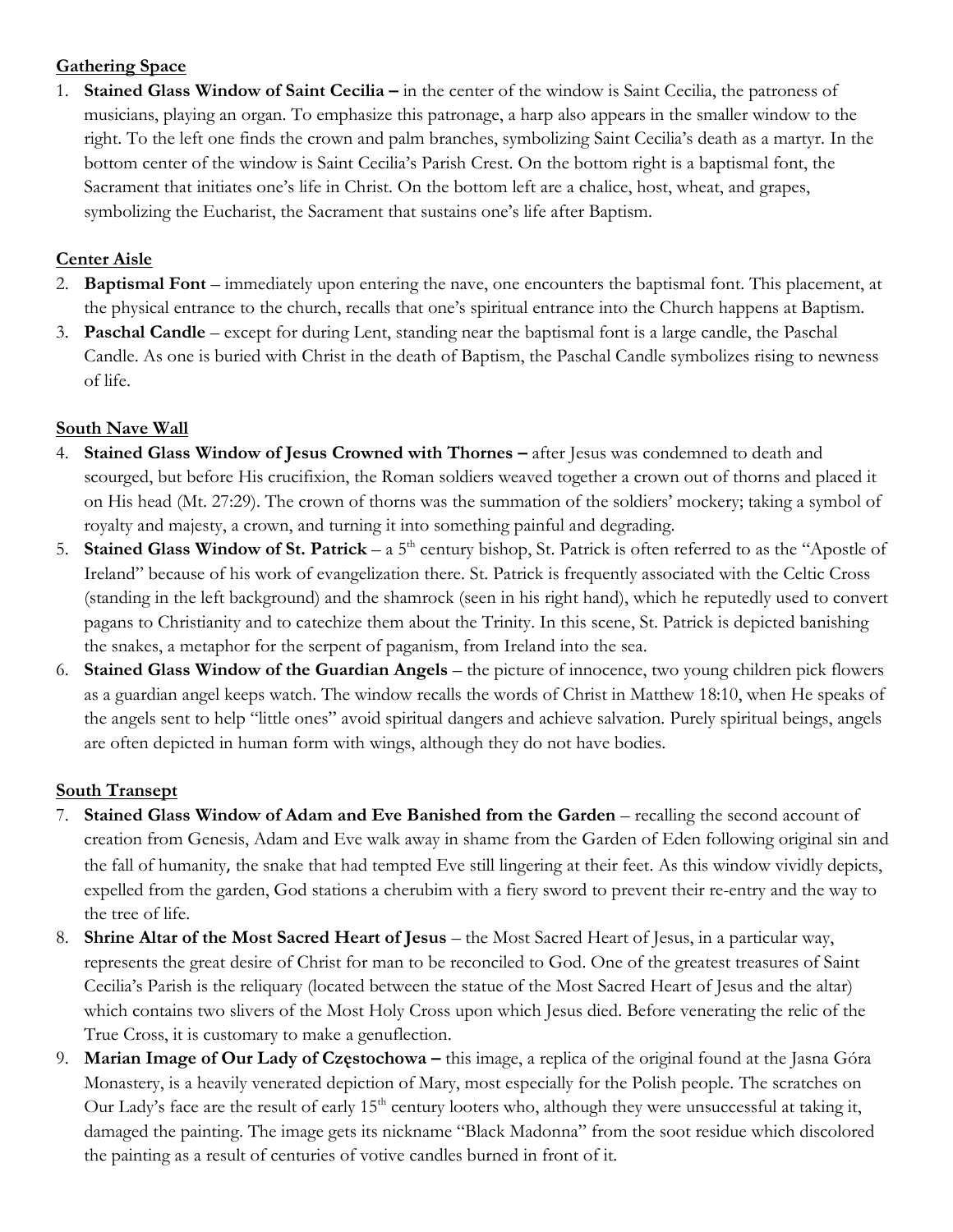10. **Statue of St. Joseph** – in his right hand, Joseph holds a white lily, symbolizing his faithfulness to Mary, as well as his chastity and sexual purity; for he respected the Mary's virginity and remained celibate throughout their marriage. The whiteness of the flower also represents that Joseph was "a just man", obedient to God. St. Joseph has long been held as the Patron Saint of the Universal Church.

#### **Sanctuary**

- **\*\*** Distinguished by ascending steps, the Sanctuary, in a particular way, is set apart from the rest of the church. Like Christ ascending Calvary, the priest ascends the Sanctuary steps on behalf of the People of God to offer the Sacrifice of the Mass. This space is also important because, outside of Mass, the Most Holy Eucharist is reserved here in the tabernacle. **For these reasons, one should not enter the Sanctuary.**
- 11. **High Altar –** the high altar is at the center of Saint Cecilia's, reflecting its importance in the spiritual life of the parish. Here the priest confects the Eucharist, which is the source and summit of the Christian life. The scene on the front of the altar recalls that Jesus Christ Himself instituted the Eucharist at the Last Supper surrounded by the Apostles. Animated by the Holy Spirit (represented in the form of a dove on the ceiling), Saint Cecilia's Parish celebrates that same Sacrament, the Eucharist, today. The Catholic Faith, rooted in the Apostles, is in a particular way made concrete by the relic of the Apostle St. Jude Thaddaeus contained within the altar stone.
- 12. **Reredos** occupying a permanent and particular place of honor, this impressive structure prominently anchors the sanctuary, providing a suitable place for the Most Holy Eucharist to be reserved in the tabernacle. Surmounting the reredos is Crucifixion scene – on the left is Mary, the Mother of God; holding the Cross is Mary Magdalene; and on the right is John, the disciple whom Jesus loved.
- 13. **Apse –** the true glory of God, hidden by the Crucifixion, is made fully manifest. At the highest point is the name of our transcendent God in Hebrew as He revealed it to Moses. Five medallions line the apse (*right to left*): first, the Diocese of Madison crest; second, a bible with roses, symbolizing Saint Cecilia's devotion to prayer, her martyrdom, and her purity as a virgin; third, the Lamb of God, symbolizing Christ's triumph over death in the Resurrection; fourth, a crown with palm branches, the crown symbolizing Saint Cecilia's participation in Christ's victory over death and the palm branches symbolizing her sharing in His Passion; and, fifth, the papal insignia, the Triregnum (triple-crown) symbolizes the authority given to the Pope by Christ, with the keys in particular symbolizing the power given to St. Peter of loosening and binding.

## **North Transept**

- 14. **Statue of the Immaculate Heart of Mary** the statue depicts Mary with her heart on fire with God's love, pierced with a sword of sorrow, and crowned with roses of purity. Standing on a snake, Mary helps bring about Christ's victory over sin. As one contemplates the heart of Mary, her interior life is examined – her virginal love for God, her maternal love for her Divine Son, and her motherly love for us, her spiritual children.
- 15. **Marian Image of Our Lady of Guadalupe** this image, a replica of the original found in Mexico City, is a popularly venerated depiction of Mary, most especially for the Mexican people. The symbolism of the image is rich, containing several layers of meaning, particularly significant for the native Aztecs. Because of her importance, Our Lady of Guadalupe was made the Patroness of the Americas in 1945 by Pope Pius XII.
- 16. **Stained Glass Window of the Announcement of the Birth of Jesus to the Shepherds** in the distance over Bethlehem shines the Christmas Star, announcing the birth of Jesus. In comparison to the angel sent to expel Adam and Eve, an angel appears to the shepherds to proclaim the good news of Christ's birth. The angel no longer bears a fiery sword, but comes in peace, holding an olive branch. Born in a manger, the first witnesses to the birth of Jesus, those closest, are shepherds (see the sheep in the bottom right).